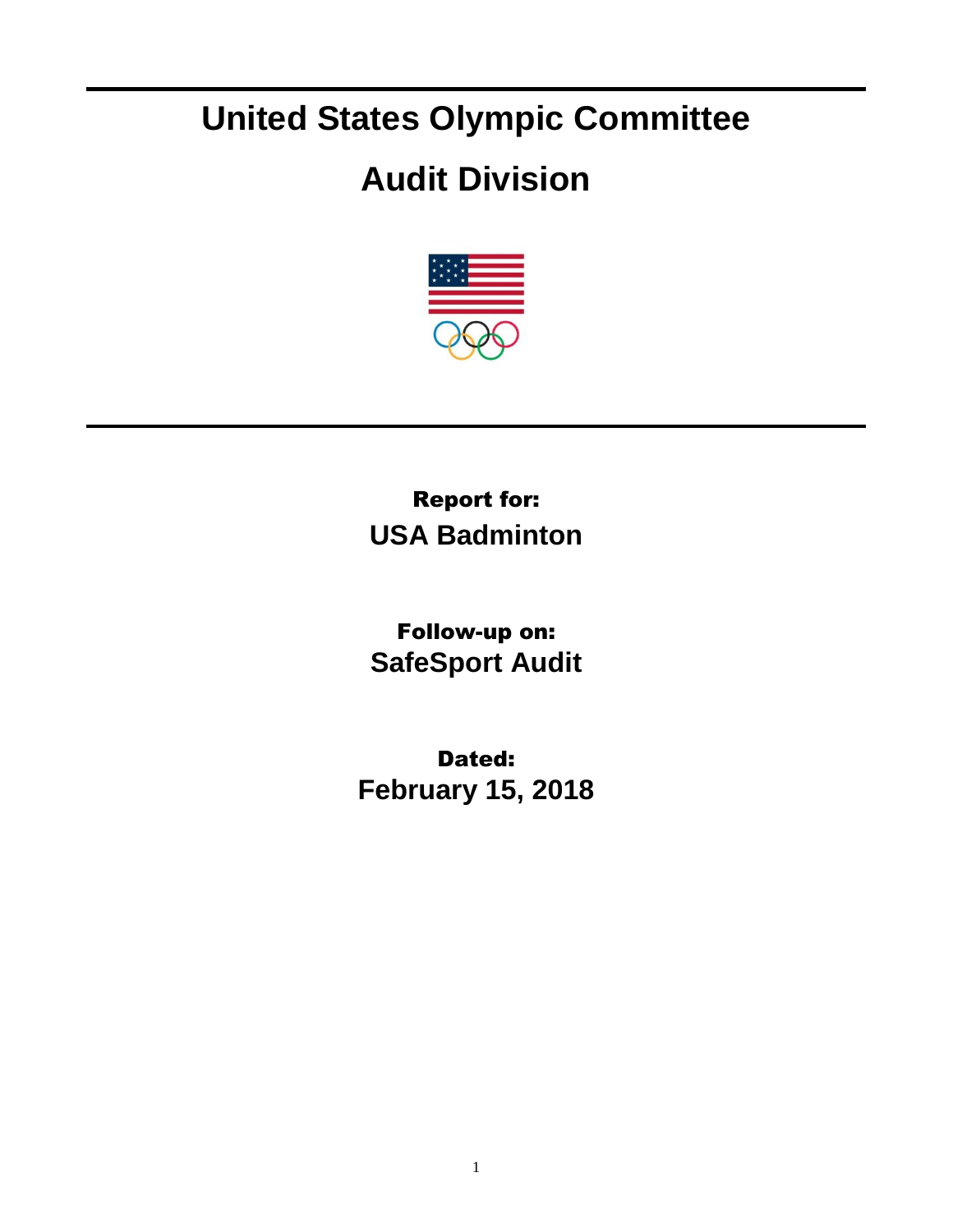UNITED STATES OLYMPIC COMMITTEE 1 Olympic Plaza Colorado Springs, CO 80909



February 15, 2018

Jeff Dyrek Chief Executive Officer USA Badminton

Dear Jeff,

During the second and third quarter of 2017, Baker Tilly Virchow Krause (Baker Tilly) performed a SafeSport audit of USA Badminton (USAB). The purpose of the follow-up review is to report on the status of recommendation from the SafeSport audit of USAB dated October 2017. Our methodology was limited to communication with USAB and a review of various policies provided by the organization. The Audit Division did not perform additional audit work to verify action was taken. However, SafeSport will continue to be tested during the routine audit process.

The review found that the recommendation was implemented and is considered closed. Overall, USAB was prompt to implement the recommendations made in the SafeSport audit.

Eller of Sent

We thank you and your staff for assisting in the follow-up review.

Sincerely,

Julit Julle

Bridget Toelle, CPA, CIA Ellen Senf Senior Director, Audit Staff Auditor

cc: Scott Blackmun David Simon Gary Johansen Laura Peeters Chris McCleary

Rick Adams Mohan Subramaniam